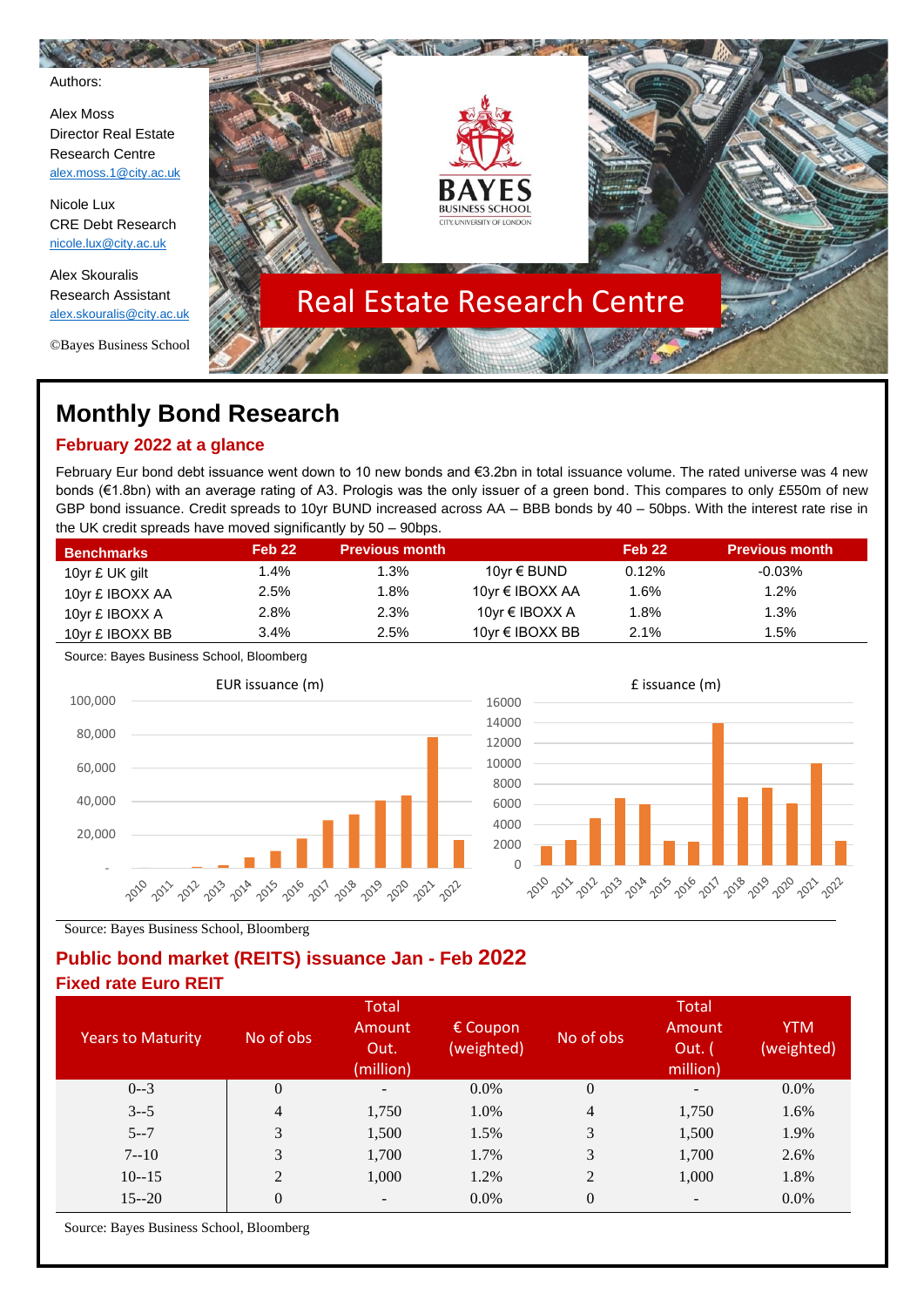## **Summary public bond market (REITS, REOC & Other)**

### **UK fixed rate bonds by vintage year, £**

| Vintage       | No of obs | <b>Total</b><br>Amount<br>Out. (in<br>million) | Coupon<br>(weighted) | No of obs | Total<br>Amount<br>Out. (in<br>million) | <b>YTM</b><br>(weighted) |
|---------------|-----------|------------------------------------------------|----------------------|-----------|-----------------------------------------|--------------------------|
| pre 2000      | 20        | 1,457                                          | 7.8%                 | 20        | 1,457                                   | 4.1%                     |
| $2000 - 2004$ | 21        | 3,249                                          | 5.9%                 | 21        | 3,249                                   | 3.0%                     |
| $2005 - 2009$ | 24        | 6,014                                          | 4.9%                 | 24        | 6,014                                   | 4.4%                     |
| $2010 - 2014$ | 78        | 19,272                                         | 4.2%                 | 78        | 19,272                                  | 2.4%                     |
| $2015 - 2016$ | 25        | 3,758                                          | 1.4%                 | 25        | 3,758                                   | 1.0%                     |
| $2017 - 2019$ | 89        | 27,509                                         | 1.5%                 | 88        | 27,409                                  | 1.3%                     |
| 2020          | 20        | 6,085                                          | 2.1%                 | 20        | 6,085                                   | 2.7%                     |
| 2021          | 30        | 9,450                                          | 2.2%                 | 39        | 10,351                                  | 2.6%                     |
| > 2021        | 14        | 2,655                                          | 2.8%                 | 14        | 2,655                                   | 2.8%                     |

Source: Bayes Business School, Bloomberg

## **EUR fixed rate bonds by vintage year, €**

| Vintage       | No of obs      | <b>Total</b><br>Amount<br>Out.<br>(million) | Coupon<br>(weighted) | No of obs      | Total<br>Amount<br>Out.<br>(million) | <b>YTM</b><br>(weighted) |
|---------------|----------------|---------------------------------------------|----------------------|----------------|--------------------------------------|--------------------------|
| pre 2000      | $\overline{4}$ | 193                                         | 0.7%                 | 3              | 183                                  | $0.0\%$                  |
| $2000 - 2004$ | 5              | 44                                          | 7.4%                 | $\overline{4}$ | 34                                   | 1.1%                     |
| $2005 - 2009$ | 4              | 39                                          | 3.1%                 | $\overline{4}$ | 39                                   | $0.0\%$                  |
| $2010 - 2014$ | 49             | 7,912                                       | 2.6%                 | 49             | 7.912                                | 0.6%                     |
| $2015 - 2016$ | 121            | 25,205                                      | 1.5%                 | 121            | 25,205                               | 0.7%                     |
| $2017 - 2019$ | 462            | 90,522                                      | 1.4%                 | 462            | 90,522                               | 1.6%                     |
| 2020          | 167            | 38,901                                      | 1.7%                 | 167            | 38,901                               | 2.6%                     |
| 2021          | 217            | 69,902                                      | 1.4%                 | 247            | 70,049                               | 2.7%                     |
| > 2021        | 40             | 14,092                                      | 1.4%                 | 40             | 14,092                               | 2.1%                     |

Source: Bayes Business School, Bloomberg

#### **UK fixed rate bonds by credit grade, £**

| rating group | No of obs      | <b>Total</b><br>Amount<br>Out. (<br>million) | Coupon<br>(weighted) | No of obs        | <b>Total</b><br>Amount<br>Out.<br>(million) | <b>YTM</b><br>(weighted) |
|--------------|----------------|----------------------------------------------|----------------------|------------------|---------------------------------------------|--------------------------|
| AAA          | 3              | 787                                          | 5.3%                 | 3                | 787                                         | 2.8%                     |
| AA           | 10             | 2,548                                        | 3.3%                 | 10               | 2,548                                       | 2.5%                     |
| $\mathbf{A}$ | 111            | 28,412                                       | 3.6%                 | 111              | 28,412                                      | 2.6%                     |
| <b>BBB</b>   | 45             | 15,692                                       | 4.1%                 | 45               | 15,692                                      | 3.3%                     |
| <b>BB</b>    | 6              | 2,650                                        | 3.3%                 | 6                | 2,650                                       | 3.6%                     |
| B            | $\overline{0}$ | $\overline{\phantom{a}}$                     | $0.0\%$              | $\boldsymbol{0}$ | $\overline{\phantom{a}}$                    | 0.0%                     |
| C            | 3              | 563                                          | 4.8%                 | 3                | 563                                         | 2.5%                     |

Source: Bayes Business School, Bloomberg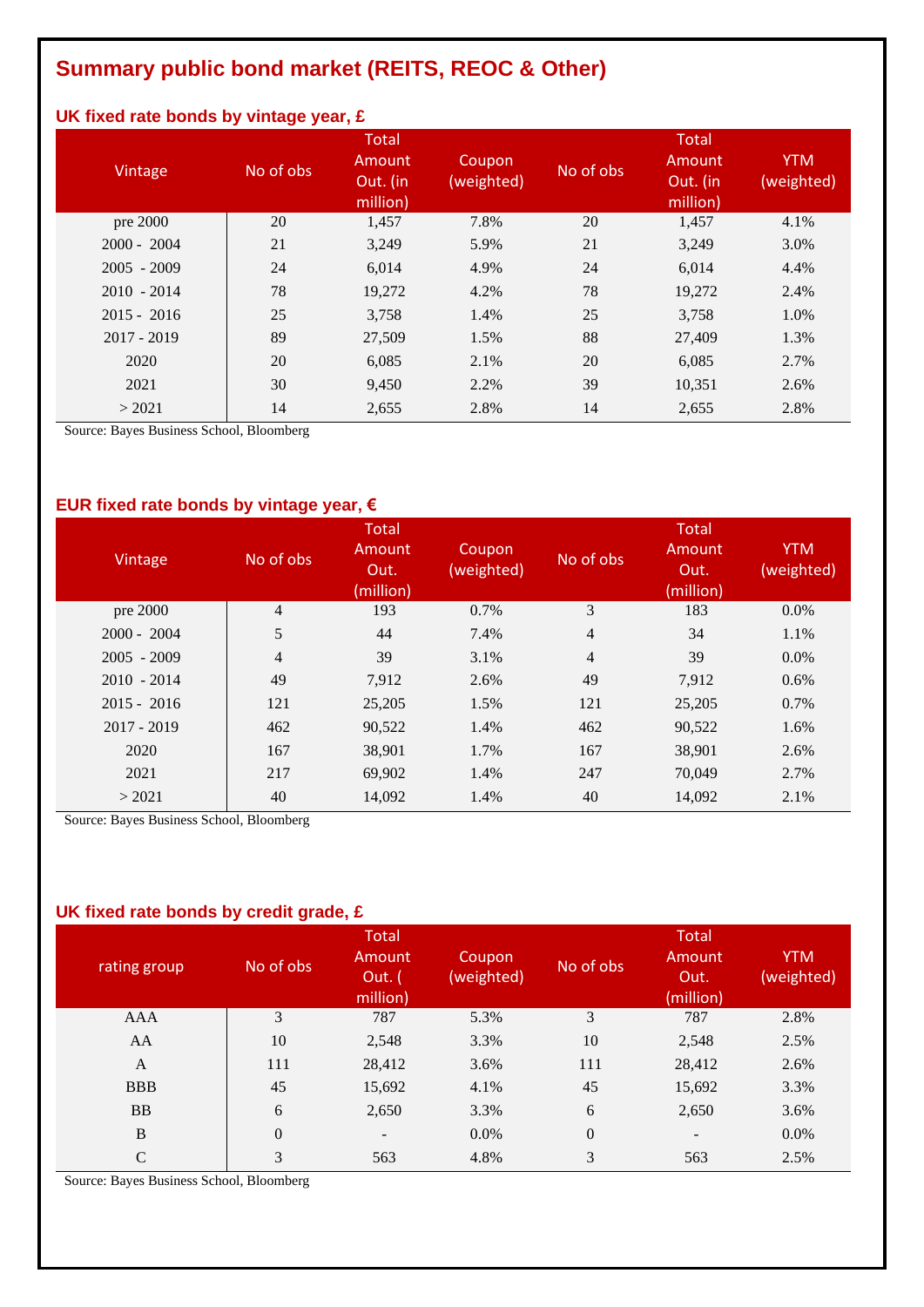| EUR fixed rate bonds by credit grade, $\epsilon$ |                |                                              |                      |                |                                             |                          |
|--------------------------------------------------|----------------|----------------------------------------------|----------------------|----------------|---------------------------------------------|--------------------------|
| rating group                                     | No of obs      | <b>Total</b><br>Amount<br>Out. (<br>million) | Coupon<br>(weighted) | No of obs      | <b>Total</b><br>Amount<br>Out.<br>(million) | <b>YTM</b><br>(weighted) |
| AA                                               | $\overline{0}$ | $\overline{\phantom{0}}$                     | $0.0\%$              | $\overline{0}$ | -                                           | $0.0\%$                  |
| $\mathbf{A}$                                     | 105            | 33,591                                       | 1.1%                 | 105            | 33,591                                      | 1.5%                     |
| <b>BBB</b>                                       | 158            | 74,702                                       | 1.5%                 | 158            | 74,702                                      | 1.7%                     |
| <b>BB</b>                                        | 15             | 5,750                                        | 2.6%                 | 15             | 5,750                                       | 3.2%                     |
| B                                                | 3              | 1,140                                        | 3.8%                 | 3              | 1,140                                       | 4.8%                     |
| C                                                | 18             | 4,958                                        | 2.8%                 | 18             | 4,958                                       | 9.6%                     |

Source: Bayes Business School, Bloomberg

#### **Bond sector pricing**

Across UK and European bonds markets pricing for bonds issued by companies with logistics assets have achieved the lowest pricing followed by bonds backed by the office sector. Generally sector specialisation is paying off when it comes to clear market pricing which shows that diversified companies are more difficult to assess, hence achieving a wider pricing despite their diversification benefit.



Source: Bayes Business School, Bloomberg

#### **Outstanding CMBS by credit grate**

| rating group | No of obs      | Total<br>Amount Out.<br>(million) | Coupon<br>(weighted) | No of obs | <b>Total</b><br>Amount<br>Out.<br>(million) | Coupon<br>(weighted) |
|--------------|----------------|-----------------------------------|----------------------|-----------|---------------------------------------------|----------------------|
|              | <b>EUR</b>     | <b>EUR</b>                        | <b>EUR</b>           | E,        | f                                           | $\mathbf{f}$         |
| AAA          | 9              | 1,400                             | 0.8%                 | 12        | 2,054                                       | 2.5%                 |
| AA           | 15             | 471                               | 1.2%                 | 18        | 568                                         | 2.5%                 |
| A            | 11             | 2,453                             | 2.3%                 | 10        | 500                                         | 1.8%                 |
| <b>BBB</b>   | 11             | 433                               | 2.5%                 | 12        | 490                                         | 2.3%                 |
| <b>BB</b>    | 6              | 275                               | 3.5%                 | 8         | 294                                         | 3.4%                 |
| $\, {\bf B}$ | $\overline{4}$ | 69                                | 3.6%                 | 5         | 108                                         | 3.2%                 |
| $\mathsf{C}$ | 21             | 274                               | 1.5%                 | 23        | 315                                         | 3.6%                 |
|              |                |                                   |                      |           |                                             |                      |

Source: Bayes Business School, Bloomberg